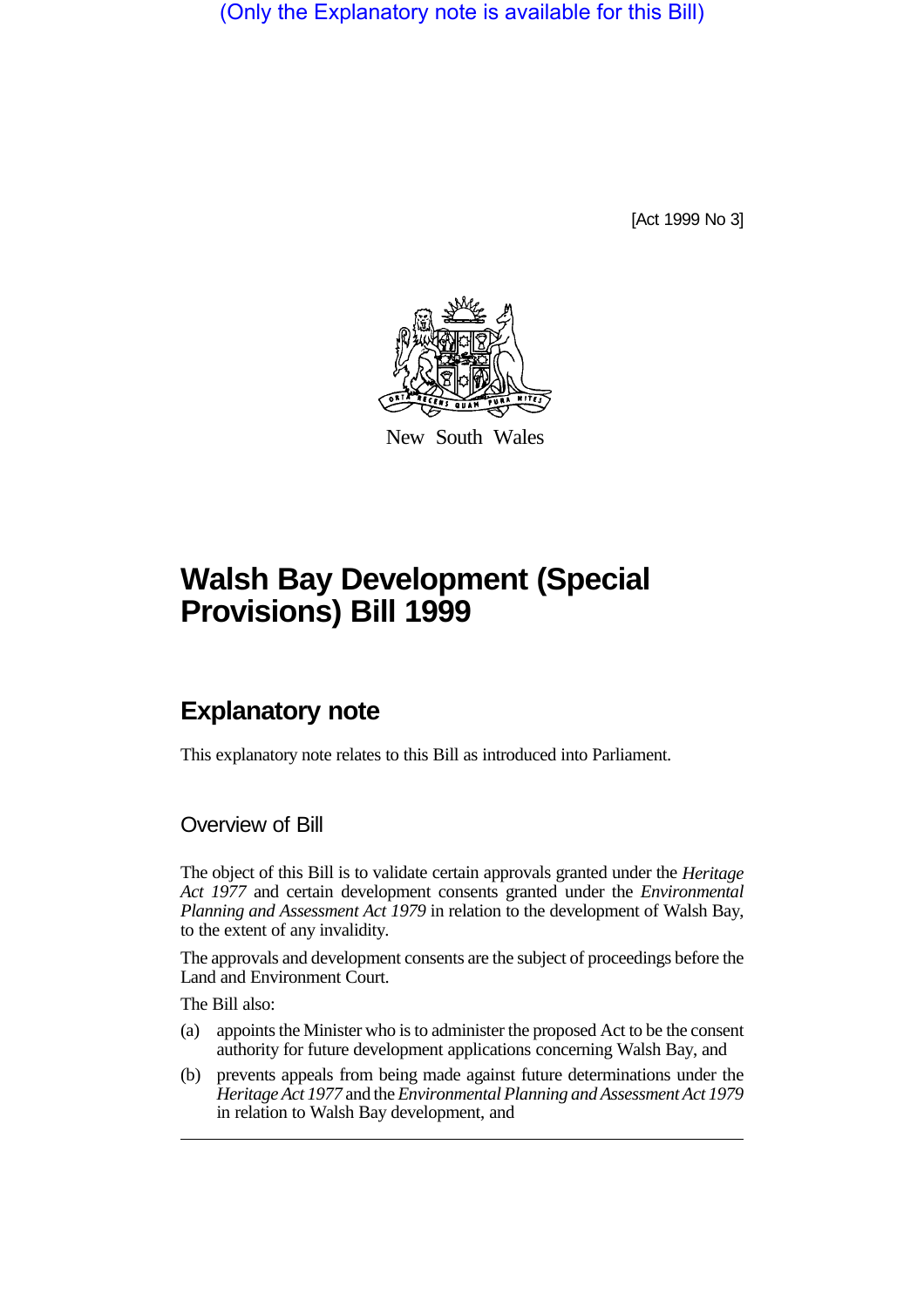### (Only the Explanatory note is available for this Bill)

Walsh Bay Development (Special Provisions) Bill 1999 [Act 1999 No 3]

Explanatory note

(c) prevents the bringing of proceedings to restrain breaches of those Acts in relation to Walsh Bay development, except by that Minister or a person with the consent of that Minister.

#### Outline of provisions

**Clause 1** sets out the name (also called the short title) of the proposed Act.

**Clause 2** provides for the commencement of the proposed Act on the date of assent.

**Clause 3** defines certain words and expressions used in the proposed Act.

**Clause 4** validates Permanent Conservation Order No 559 (*PCO No 559*) made under the *Heritage Act 1977*, to the extent of any invalidity.

**Clause 5** provides that a certain part of Walsh Bay referred to in PCO No 559 is to be taken to be a single item (within the meaning of the *Heritage Act 1977*) and the whole of a building. This is done in order to assist the validation of the decision of the Heritage Council to approve the carrying out of works that included demolition of Wharves 6/7.

**Clause 6** validates certain exemptions that were subsequently made to PCO No 559, to the extent of any invalidity.

**Clause 7** validates certain approvals of the Heritage Council under the *Heritage Act 1977*, to the extent of any invalidity.

**Clause 8** validates certain development consents granted under the *Environmental Planning and Assessment Act 1979*, to the extent of any invalidity.

**Clause 9** appoints the Minister to be the consent authority under the *Environmental Planning and Assessment Act 1979* for future development applications made concerning development on land at Walsh Bay. The Minister's role as the consent authority may be terminated by a provision of a State environmental planning policy or regional environmental plan.

**Clause 10** removes the right of an applicant to appeal against a decision under the *Heritage Act 1977* concerning development at Walsh Bay.

**Clause 11** removes the right of an applicant to appeal against a decision under the *Environmental Planning and Assessment Act 1979* concerning development at Walsh Bay.